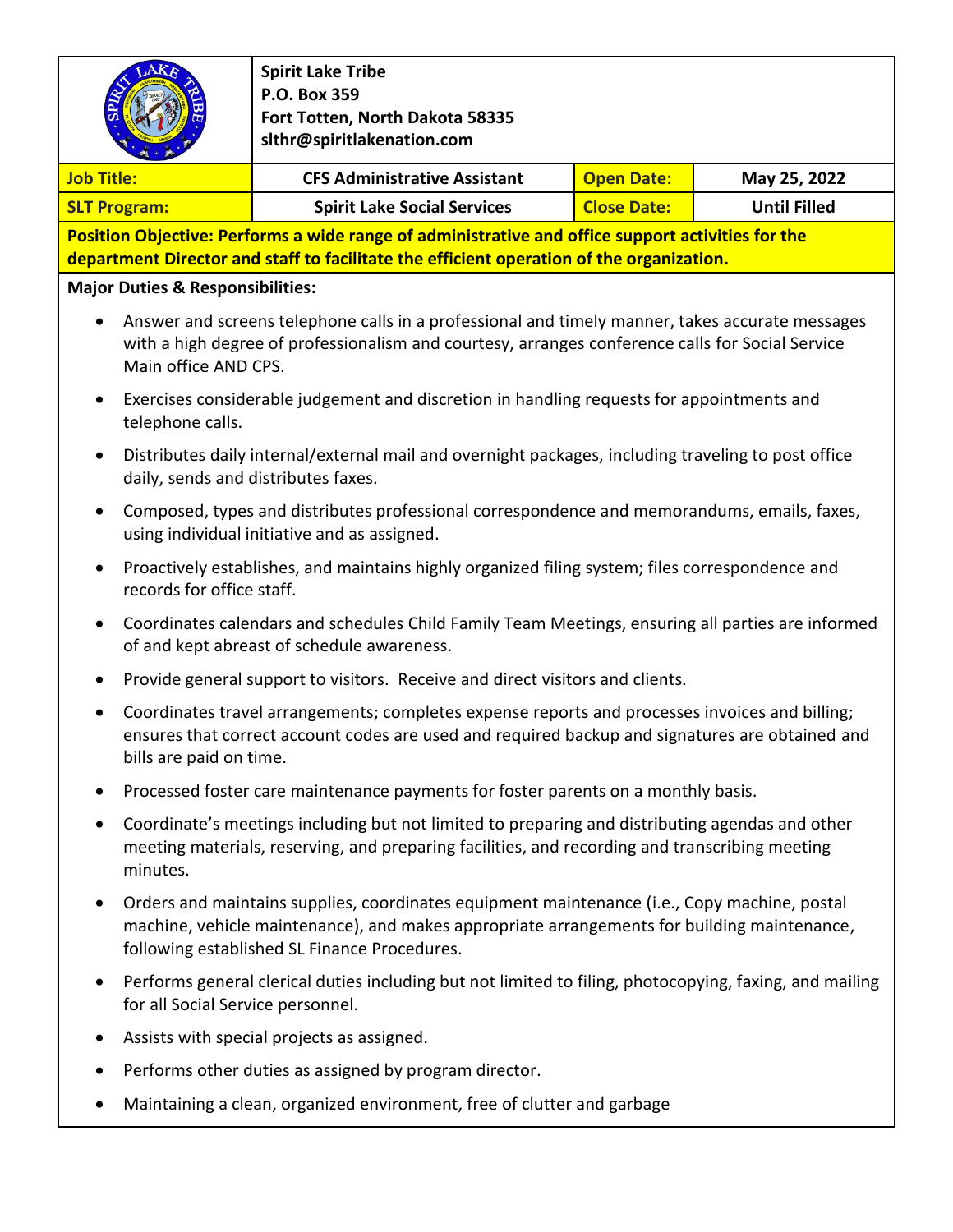• Assist in the onboarding process for new hires.

**Knowledge, Skills, and Abilities Required: To be considered for this position, applicants must meet the following requirements:**

- Excellent verbal and written communication skills. Must be able to speak, read, write, and understand communication in the workplace.
- Proficient in Microsoft Office
- Keystrokes a minimum of 40 wpm
- Commitment to excellence
- Skilled with strong organizational, problem-solving, and analytical skills; able to manage priorities and workflow
- Strong interpersonal skills
- Creative, flexible, and innovative team player
- Versatility, flexibility, and a willingness to work within constantly changing priorities with enthusiasm
- Skilled in time management skills and the ability to multi-task and prioritize work
- Skilled with excellent written and verbal communication skills
- Demonstrated ability to plan and organize projects.
- Ability to work independently and as a member of various teams and committees.
- Ability to pay acute attention to detail and problem-solving skills
- Ability to understand and follow written and verbal instructions
- Ability to maintain a high level of confidentiality
- Ability to deal effectively with a diversity of individuals at all organizational levels.
- Ability to perform all physical requirements of the position.

## **Qualifications, Experience and education required:**

- Associates degree (A.A.) or equivalent, three to five years related experience, or equivalent combination of education and experience.
- Experience as an office manager, front office manager or assistant
- Valid North Dakota's Driver's License. Must maintain a current, active, and unrestricted ND Driver's License through course of employment, insurable under SLT Driving policy.
- Must pass a background investigation, including relevant criminal history and pre-employment drug test.

| Job Role:                 | CFS Administrative<br>Assistant | <b>Company Industry:</b> | Spirit Lake Tribe           |
|---------------------------|---------------------------------|--------------------------|-----------------------------|
| <b>Employment Status:</b> | Full-time                       | <b>Supervision</b>       | Director of Social Services |